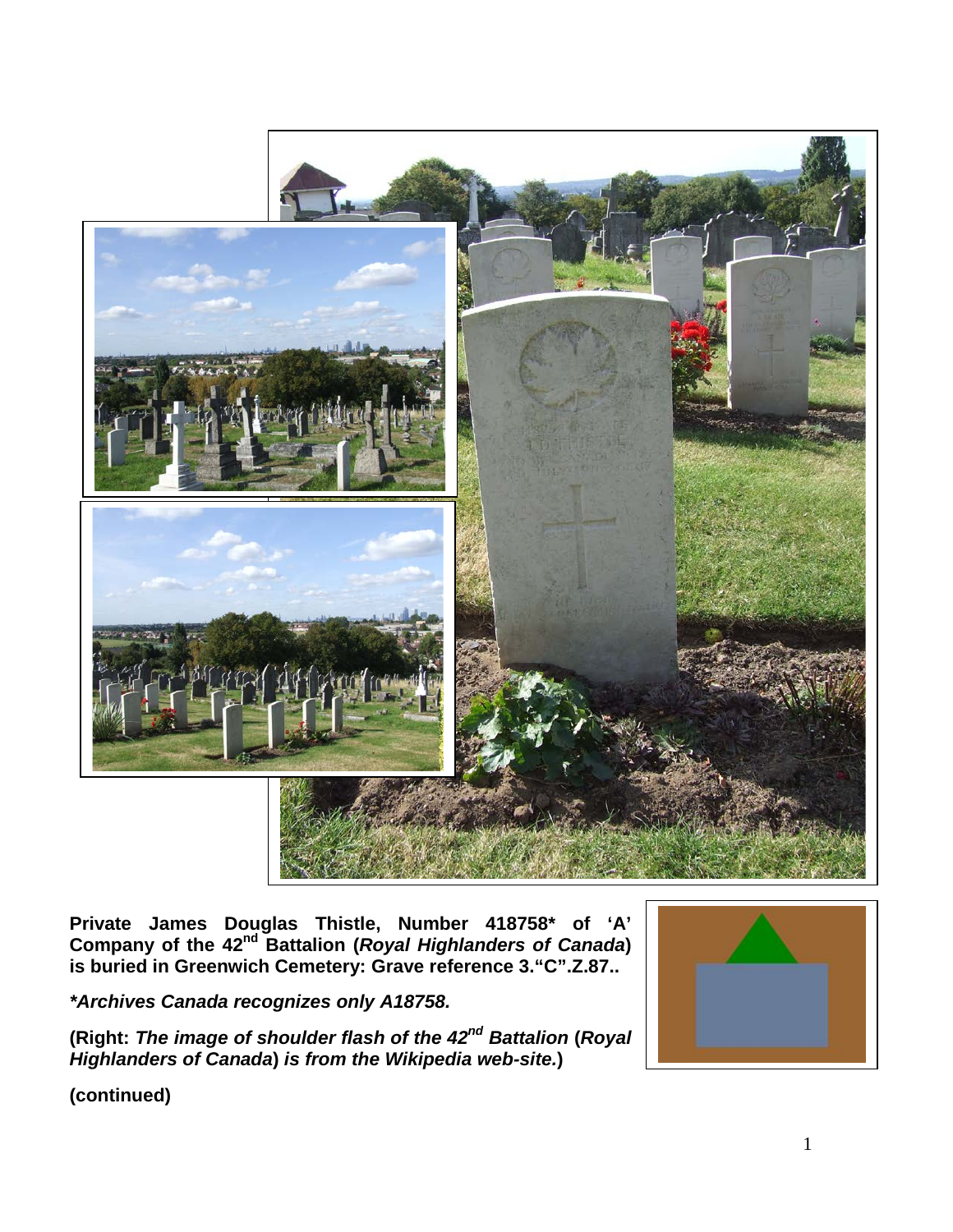**His occupation prior to military service recorded as that of a** *shoemaker***, Douglas\* Thistle appears to have left behind him few details of his early life in the Dominion of Newfoundland and of his movement to the Canadian province of Québec. The 1921 Census cites his mother and his young sister as having emigrated in 1913\*\* so it may well be that he did likewise at the time, although there appears to be no documentation to that effect.**

*\*He has not used the name 'James' on any of his papers and Archives Canada does not recognize it.*

*\*\*By this time they had moved from Montreal to the area of Calgary.*

**All else that may be said for certain is that Douglas Thistle was a resident in the city of Montréal during the month of December, 1914, and also May of 1915, for that is where and when he enlisted - twice.**

**December 3 was the date of his medical examination, enlistment and attestation when he was** *taken on strength* **by the 2nd Divisional Reserve Park of the Canadian Army Service Corps. However, at the end of the month of March, on the 26th, Private Thistle was** *struck off strength* **as being** *medically unfit* **and thus the unit sailed without him in May to the United Kingdom. There appear to be no further details.**

**His second enlistment came about on May 1, 1915, on which day he also underwent a further medical examination which found him, despite the events of the previous March 26, to be…***fit for the Canadian Over-Seas Expeditionary Force.* **It was then perhaps two days later – March 3 the day on which he was** *taken on strength***, and began to be remunerated by, the 42nd Battalion (***Royal Highlanders of Canada***) – that the soon-to-be commanding officer, Lieutenant Colonel George Stephen Cantlie, then declared (on paper) that…***Douglas Thistle…having been finally approved and inspected by me…I am satisfied with the correctness of this Attestation.* **This final paper was left un-dated\*.**

*\*His two attestation papers show some minor discrepancies: on that of December 3 he declares his mother's name to be Maria and that he was at the time serving in the 13th L S (Scottish Light?) Dragoons of the Canadian Militia; the paper of May 1 records his mother's name as Annie and he has declared to have had no prior affiliation with any military unit whatsoever.*

**Given that the 42nd Battalion mobilized and recruited in Montreal – and later sailed from there for overseas – it is likely - but yet to be confirmed - that this is also where Private Thistle and his fellow recruits trained until their departure in June of that 1915.**

**The vessel onto which the ten officers and nine-hundred seventy-eight** *other ranks* **of the 42nd Battalion embarked on June 10 was His Majesty's Transport** *Hesperian***.** 

**Also taking passage overseas to the United Kingdom on board the ship were the 1st Drafts of the 8th Canadian Mounted Rifles, of the 13th Canadian Mounted Rifles and also of the 37th Battalion of Canadian Infantry.** 

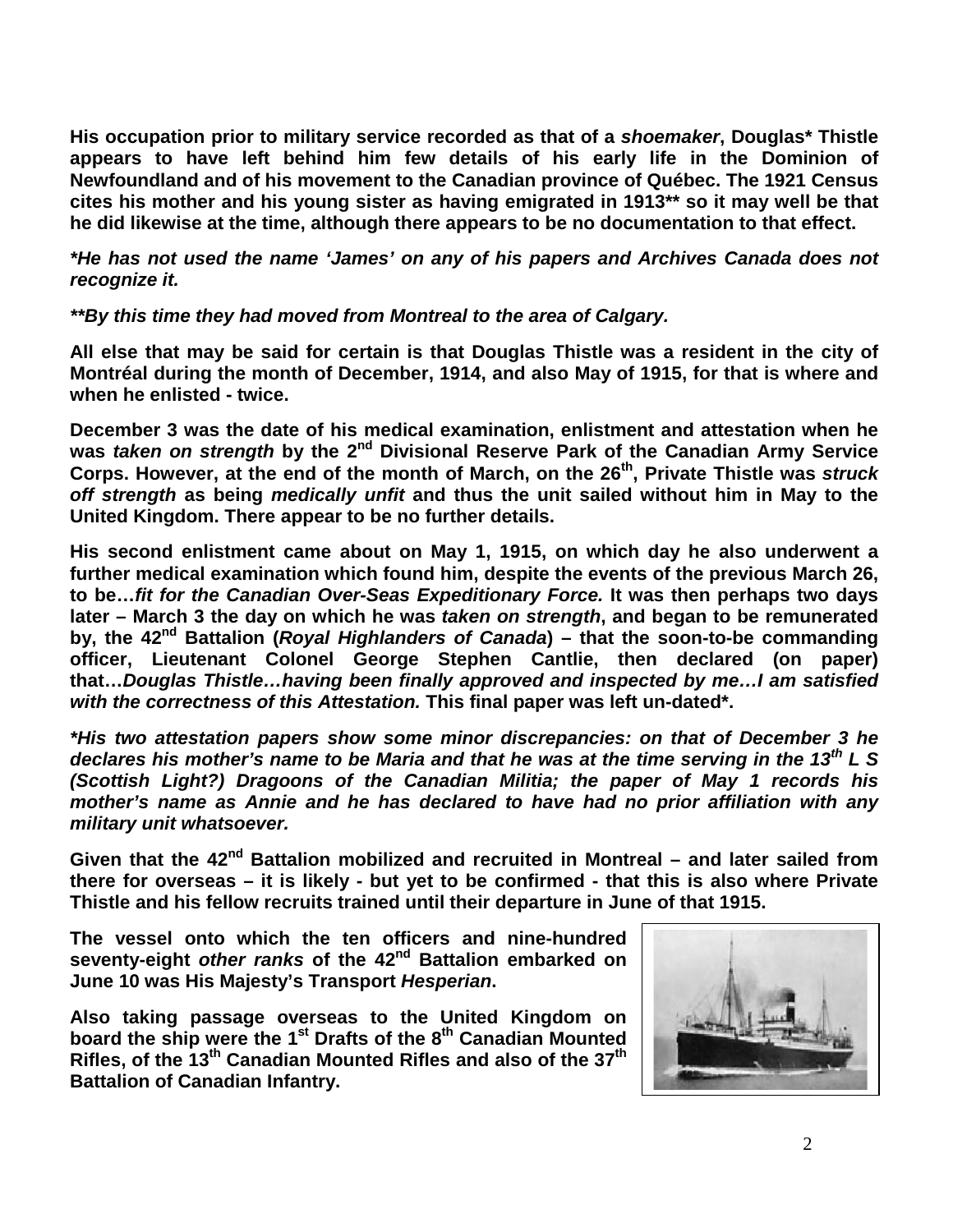3

**(Preceding page:** *The photograph of the Allan Line vessel Hesperian is from the Old Ship Picture Galleries web-site. Not long after transporting Private Thistle across the Atlantic Ocean, she was torpedoed off Ireland – on September 4, 1915 – to sink two days later. Thirty-two lives were lost***.)**

*Hesperian* **sailed on that same date, to dock nine days later, on June 19, in the English south-coast naval harbour of Plymouth-Devonport. From there the unit was transferred by train to the large Canadian military complex of** *Shorncliffe***, then being established on the coast of the county of Kent.**

**(Right:** *Little remains of Shorncliffe Military Camp today apart from a barracks occupied by Gurkha troops. The Military Cemetery almost alone serves as a reminder of the events of a century ago.* **– photograph from 2016)**

**The complex comprised a number of subsidiary camps, the entirety designated as**  *Shorncliffe***. It was situated on the Dover Straits, in the close vicinity of the English Channel town and harbour of Folkestone through which a large number of Canadian Expeditionary Force units passed during the** *Great War* **en route to the Continent and the**  *Western Front* **after having undergone a period of training\*.**

**Private Thistle and the 42nd Battalion were no exceptions to the rule. After a likely few days of quarantine – officially for all newcomers from Canada – and the regulation fourteen weeks of training before being pronounced as prepared for** *active service***, the 42nd Battalion marched to the pier at nearby Folkestone on October 9 of 1915 and embarked for the short Channel crossing to the port of Boulogne on the far coast.**

**But not before Private Thistle had spent two weeks plus a day in hospital. On July 5 he was sent to the** *Shornecliffe* **Military Hospital from where, having been diagnosed as suffering from a venereal complaint, he was forwarded on the same day to the** *Tent Hospital* **– logically called thus since it was all under canvas – on St. Martin's Plain. After treatment, on July 20, he was discharged back to his unit\*.**

*\*It was Army policy that soldiers hospitalized with venereal complaints forfeit some of their income to at least partially compensate for their treatment. This usually amounted to sixty cents per day – from a private soldier's daily income of one dollar ten cents. However, in the case of Private Thistle, his pay records show that he was penalized only fifteen cents per diem for five days.*

**(Right above:** *A view of the coastal town of Folkestone almost a century later as seen from the top of the white cliffs of nearby Dover* **– photograph from 2009)**

**(Right:** *An image of the French port of Boulogne at or about the time of the Great War* **– from a vintage post-card)**





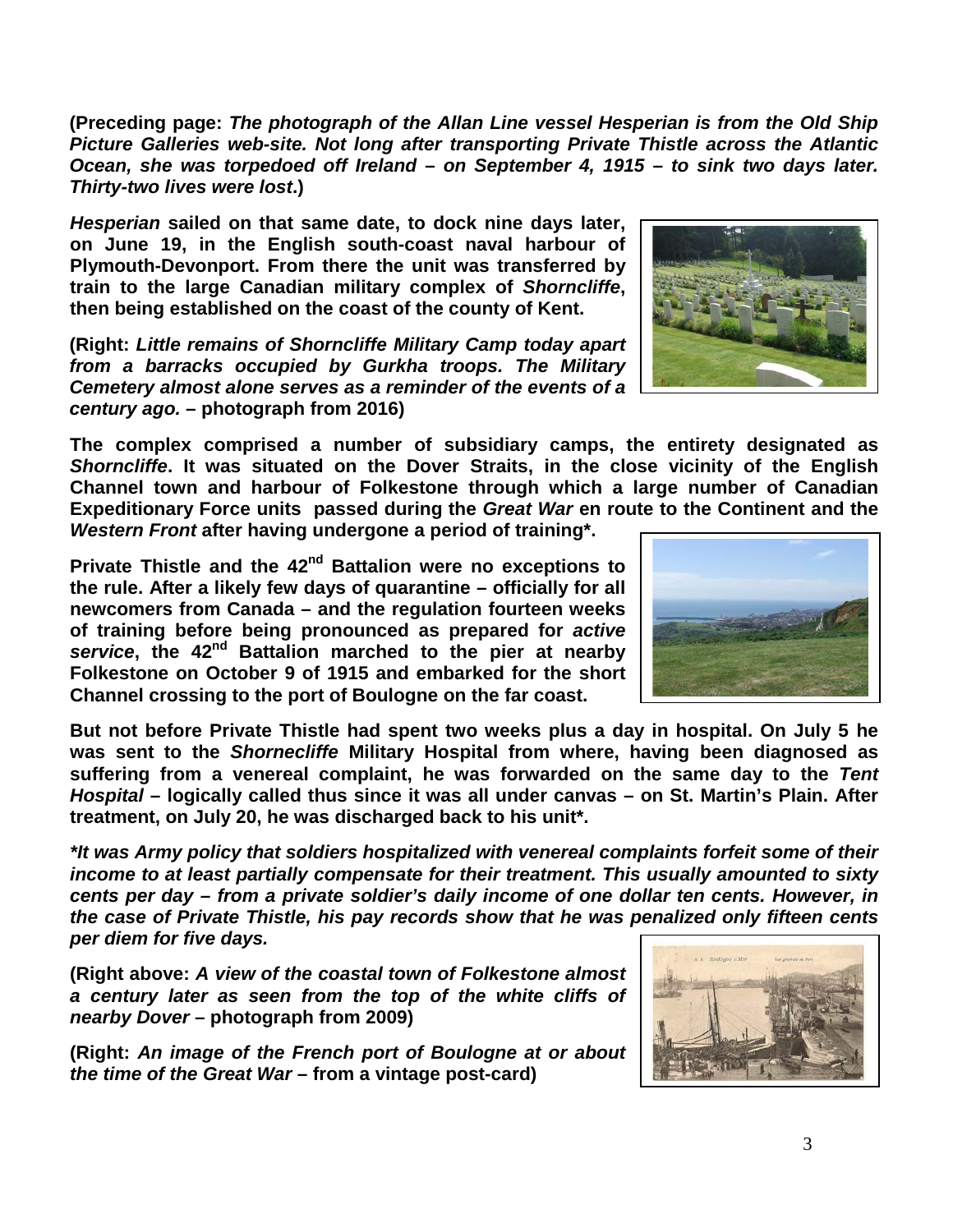**The 42nd Battalion of the Canadian Infantry was a unit of the 7th Infantry Brigade, itself a component of the 3rd Canadian Division, of which there were eventually to be four on the**  *Western Front* **during the** *Great War***. However, neither the Brigade\* nor the Division was to officially come into being until the midnight of December 31, 1915 – January 1st, 1916.**

**(Right:** *The personnel of the Battalion wore a Black Watch tartan kilt, one version of which is shown here***. – from the** *canadiansoldiers.com web-site***)**

*\*The other battalions of the 7<sup>th</sup> Brigade were the 49<sup>th</sup> (Edmonton Regiment), the PPCLI (Princess Patricia's Canadian Light Infantry) and the RCR (Royal Canadian Regiment).*

**(Right:** *The caption reads merely 'Camp of Canadians' but it is from the early days of the Great War, thus likely in either northern France or in Belgium. The troops are from a Canadian-Scottish unit***. – from a vintage post-card)**

**In the winter of 1915-1916 and into the spring and summer of 1916, the Battalion served in Belgium, at first just to the north of the Franco-Belgian frontier in co-operation with the Canadian 1st Division in the** *Ploegsteert Sector***, and then, as of March and April, 1916, in the** *Ypres Salient* **where it was to be responsible for an area to the south-east.** 

**(Right:** *While the caption reads that these troops are 'English', this could mean any unit in British uniform – including Empire (Commonwealth) units. This is early in the war as there is no sign of a steel helmet***. – from a vintage post-card)**

**(Right:** *An aerial photograph, taken in July of 1915, which shows the shell of the medieval city of Ypres, an image entitled Ypres-la-Morte* **(Ypres the Dead)** *– By the end of the conflict there was little left standing. –* **from** *Illustration***)**

**The first five months of Private Thistle's Battalion's service on the Continent had therefore comprised the day-by-day drudgery and dangers of the routines and rigours of trench warfare during the** *Great War***\*.** 

*\*During the Great War, British and Empire (later Commonwealth) battalions had their time more or less equally divided into three postings: in theory a week was to be spent in the front lines, at times little more than a few metres separating them from the enemy forward positions; a second week was then served in support positions, perhaps a hundred metres or so behind the front; the unit was then withdrawn into reserve – either Brigade, Divisional or Corps Reserve, the former nearest to the forward area, the latter the furthest away.*

**(continued)**







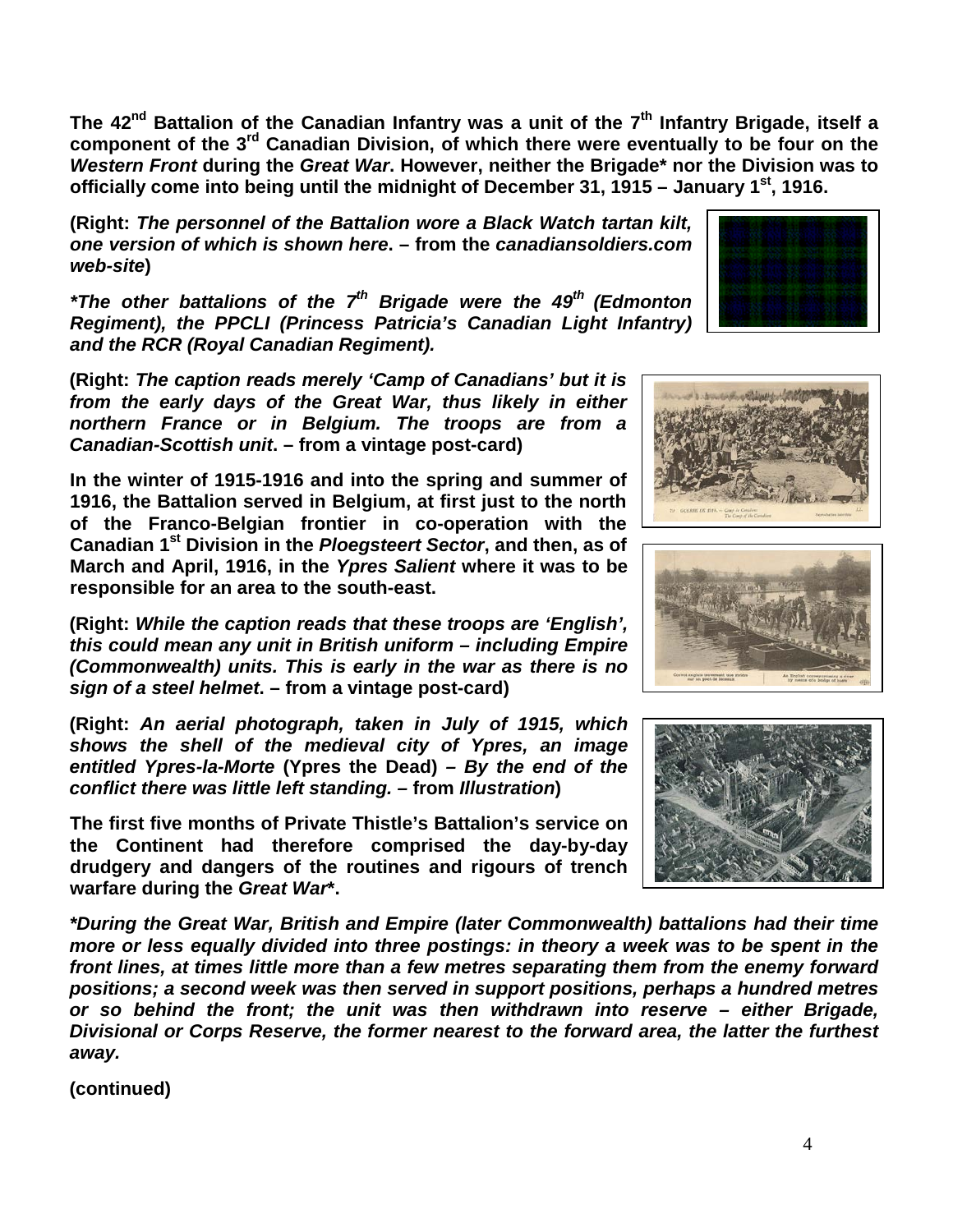5

*Of course, things were never as neat and tidy as set out in the preceding format and troops could find themselves in a certain position at times for weeks on end.*

**(Right:** *A photograph of Canadian troops in support positions somewhere on the Somme in the autumn of the year 1916, by that time equipped with steel helmets and the less visible, British-made, Lee-Enfield rifles* **– from** *Illustration***)**

**Thus the winter of 1915-1916 was to pass, as were all the winters of the Great War, in lethargic manner. There was little infantry action – patrolling, wiring-parties and the occasional raid – but little else and casualties were usually due to the enemy's artillery and his snipers.**

**Spring had arrived and with it the decision for a joint venture with British forces. But this**  was to be in a sector where the 2<sup>nd</sup> Canadian Division was serving, and it was the infantry **of** *this* **formation which was involved,** *not* **of Private Thistle's 3rd Division.**

**This** *Action at the St. Eloi Craters* **was to** *officially* **take place from March 27 up until April 17 of that spring of 1916. St-Éloi\* was a small village some five kilometres to the south of the Belgian city of Ypres and it was to be there that the British had excavated a series of galleries under the German lines, there to place explosives which they had detonated on that March 27, having then followed up with an infantry assault.** 

**After a brief initial success the attack had soon bogged down and by April 4 the Canadians were to be replacing the exhausted British troops. They were to have no more success than had had the British, and by the 17th of the month, when the battle had been called off, both sides were to be back where they had been some three weeks previously – and the Canadians had incurred some fifteen-hundred casualties.**

**(Right above:** *A purported attack in the aftermath of the exploding of a mine under enemy lines* **– from** *Illustration***)**

**However, as previously noted, this confrontation had been a 2nd Canadian Division affair**  and the personnel of the 42<sup>nd</sup> Battalion during that period would likely have been disturbed **by only the noise of the artillery duels several kilometres away.**

**Days after the conclusion of this episode, Private Thistle was again in need of medical treatment, for influenza. Admitted on**  either the 17<sup>th</sup> or 18<sup>th</sup> of that April into the 9<sup>th</sup> Canadian Field **Ambulance established at the time at Poperinghe he was forwarded on the 18th to the Divisional Rest Station operated by the 10th Canadian Field Ambulance. There he remained until released** *to duty* **with his unit four days later, on April 22.**

**(Right above:** *A British field ambulance, of a much more permanent nature than some* **– from a vintage post-card)**





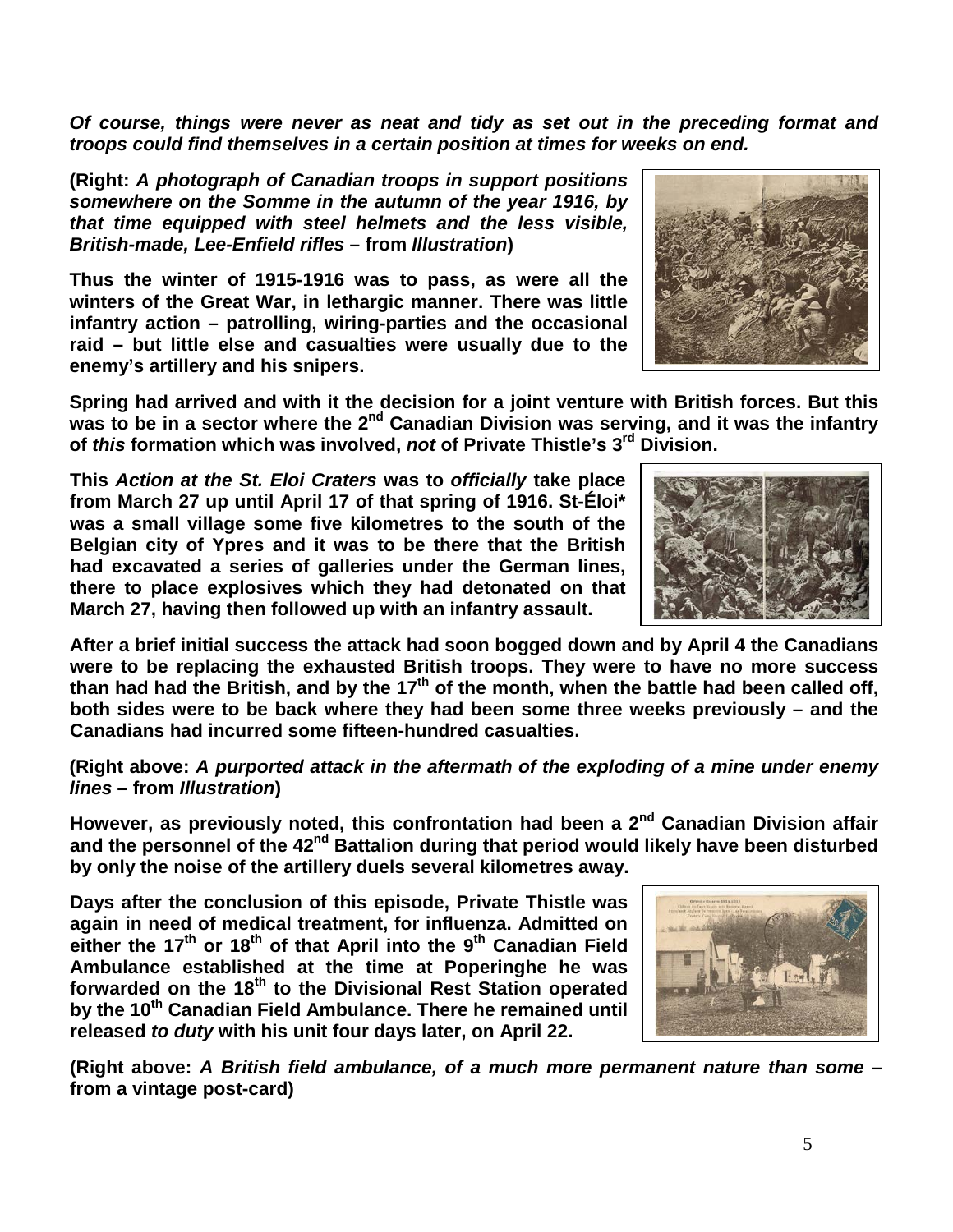6

**The first major altercation in which the 42nd Battalion and Private Thistle were to play a role was the confrontation between the Canadian 3rd Division – and other Canadian units - and the Kaiser's Army, fought in June of 1916 at and about** *Mount Sorrel***.**

**On June 2 the Germans attacked the only high ground in the**  *Ypres Salient* **which remained under Canadian (and thus also British) control. This was just to the south-east of the city of Ypres itself, the area including the village of** *Hooge***,** *Sanctuary Wood***,** *Hill 60***,** *Railway Dugouts***,** *Maple Copse* **and also the promontory which since that time has lent its name – in English, at least - to the action,** *Mount Sorrel***.**

**(Right:** *Remnants of Canadian trenches dating from 1915-1916 at Sanctuary Wood* **– photograph from 2010)**

**The enemy, preceded by an intense barrage, overran the forward Canadian positions and for a while had breached the Canadian lines. However, the Germans were unable to exploit their success and the Canadians successfully patched up their defences.**

**The hurriedly-contrived counter-strike of the following day, however, delivered piece-meal, poorly co-ordinated, and poorly supported by the artillery, was to prove a horrendous experience for the Canadians.**

**(Right:** *The Canadian memorial which stands atop Mount Sorrel just to the south-east of the city of Ypres* **(***today Ieper***)** *whose spires and towers may be perceived in the distance* **– photograph from 1914)**

**(Right:** *Railway Dugouts Burial Ground (Transport Farm) today contains twenty-four hundred fifty-nine burials and commemorations.* **– photograph from 2014)**

**The 7th Canadian Infantry Brigade, of which the 42nd Battalion was a component, was to be in the thick of it all. Excerpts from its War Diary take up the story:**

*2nd to 6th June – On the morning of the 2nd the enemy opened up a severe bombardment on our front, support and communicating trenches, commencing at 7.45 a.m. and keeping up an intense fire until noon when he launched an attack against our trenches. The artillery preparation had been so severe that he succeeded in penetrating our trenches and by evening of that day he was in possession of a good deal of our front and support trenches…*

*Counter attacks were made and succeeded in driving the enemy out of a portion of our trenches but owing to the difficulties of getting up reinforcements were unable to hold the ground recovered… The casualties suffered during the engagement were somewhat heavy in both officers and men…*



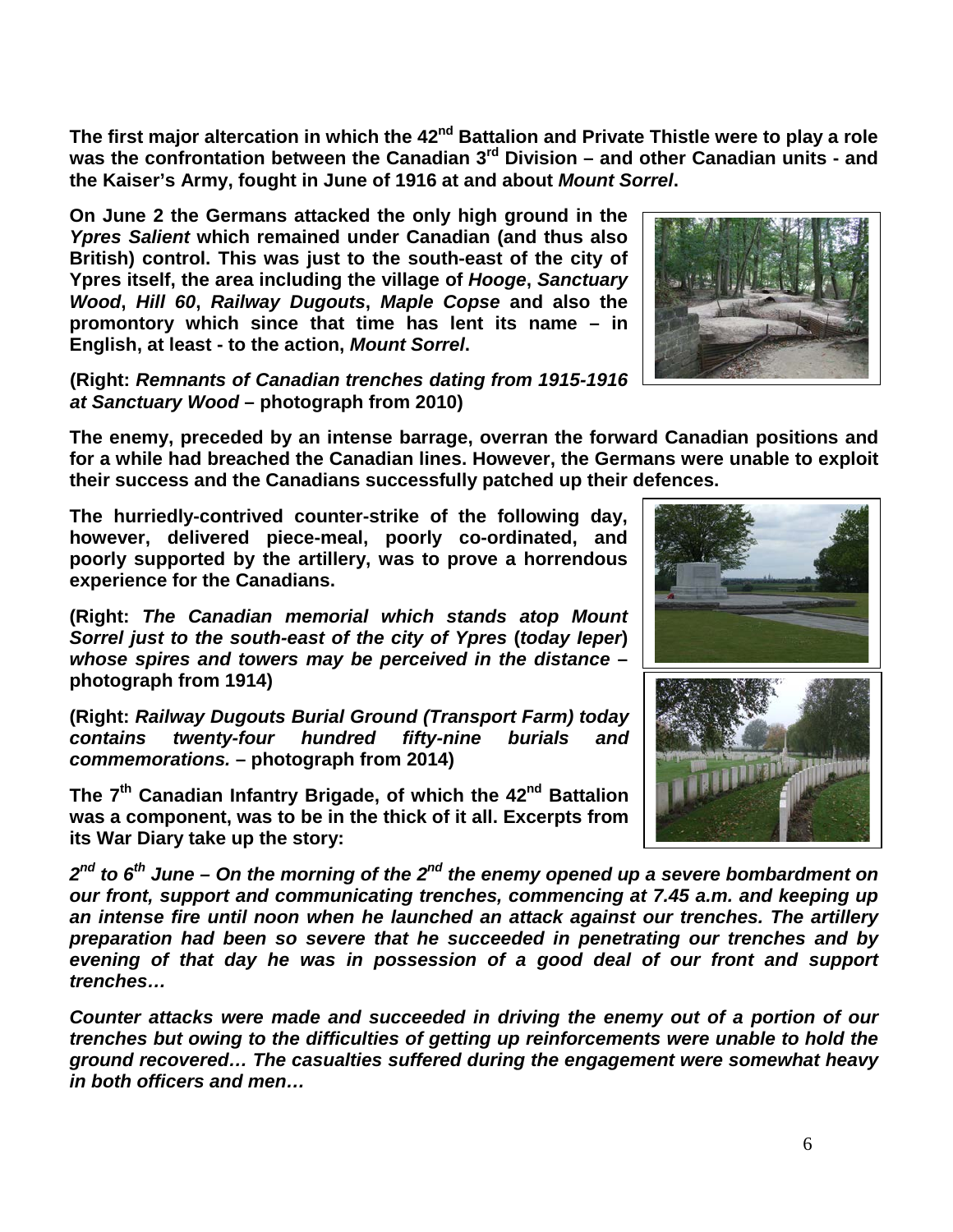**(Right:** *Maple Copse Cemetery, adjacent to Hill 60, in which lie many Canadians killed during the days of the confrontation at Mount Sorrel* **– photograph from 2014)**

The 42<sup>nd</sup> Battalion incurred a total of two-hundred seventy**eight casualties up until the night of June 5-6 when the entire 7th Brigade was withdrawn. Neither the Brigade nor the Battalion was to play any further part in the affair. On the night of June 12-13 the Canadians organized and then delivered what proved to be a final – and successful – counter-attack. After eleven days of fighting, the two sides had ended up for the most part where they had started.** 

**(Right:** *Hill 60 as it remains almost a century after the events of 1916 and 1917 in the area of Mount Sorrel, the village of Hooge, Sanctuary Wood and Maple Copse: Still nursing the scars of a hundred years ago, it is kept in a preserved state – subject to the whims of Mother Nature – by the Belgian Government.* **– photograph from 2014)**





**Private Thistle's role in the battle was, however, to be a brief one – if at all. There is a single and difficult to decipher suggestion that he was wounded on June 1, a quiet day, and evacuated on that day to the 10th Casualty Clearing Station at the Remy Siding, in close proximity to Poperinghe. If not, the incident must surely have occurred during the few days following.**

**Excerpt from the 42nd Battalion War Diary report on the events of June 2 and 3, 1916, and particularly on the part played by Private Thistle's 'A' Company:** 

*On the morning of 2nd June the 42nd Canadian Battalion were acting as Brigade support for the 7th Canadian Infantry Brigade frontage comprising HOOGE and SANCTUARY WOOD…*

*A heavy bombardment by the enemy of SANCTUARY WOOD frontage and frontage of 8th Canadian Infantry Brigade on out right continued all day.*

*At 2 p.m. orders were received to send one company to MAPLE COPSE to reinforce the 8th Canadian Infantry Brigade and one company to man ZILLEBEKE SWITCH. Our remaining two companies were despatched about one hour later to man the R. Line behind HOOGE and to effect a junction with the P.P.C.L.I. who were still holding support trenches in NORTH SANCTUARY WOOD Area…*

*…'A' Company, on arrival at MAPLE COPSE, reported to Colonel Baker, 5th C.M.R., who*  instructed them to hold the North West corner of MAPLE COPSE. The company lined a *trench at this point but shell fire forced them to draw back to ZILLEBEKE communication trench, about fifty yards distant. There they received a message from the P.P.C.L.I. saying they were cut off in SANCTUARY WOOD.* 

**(continued)**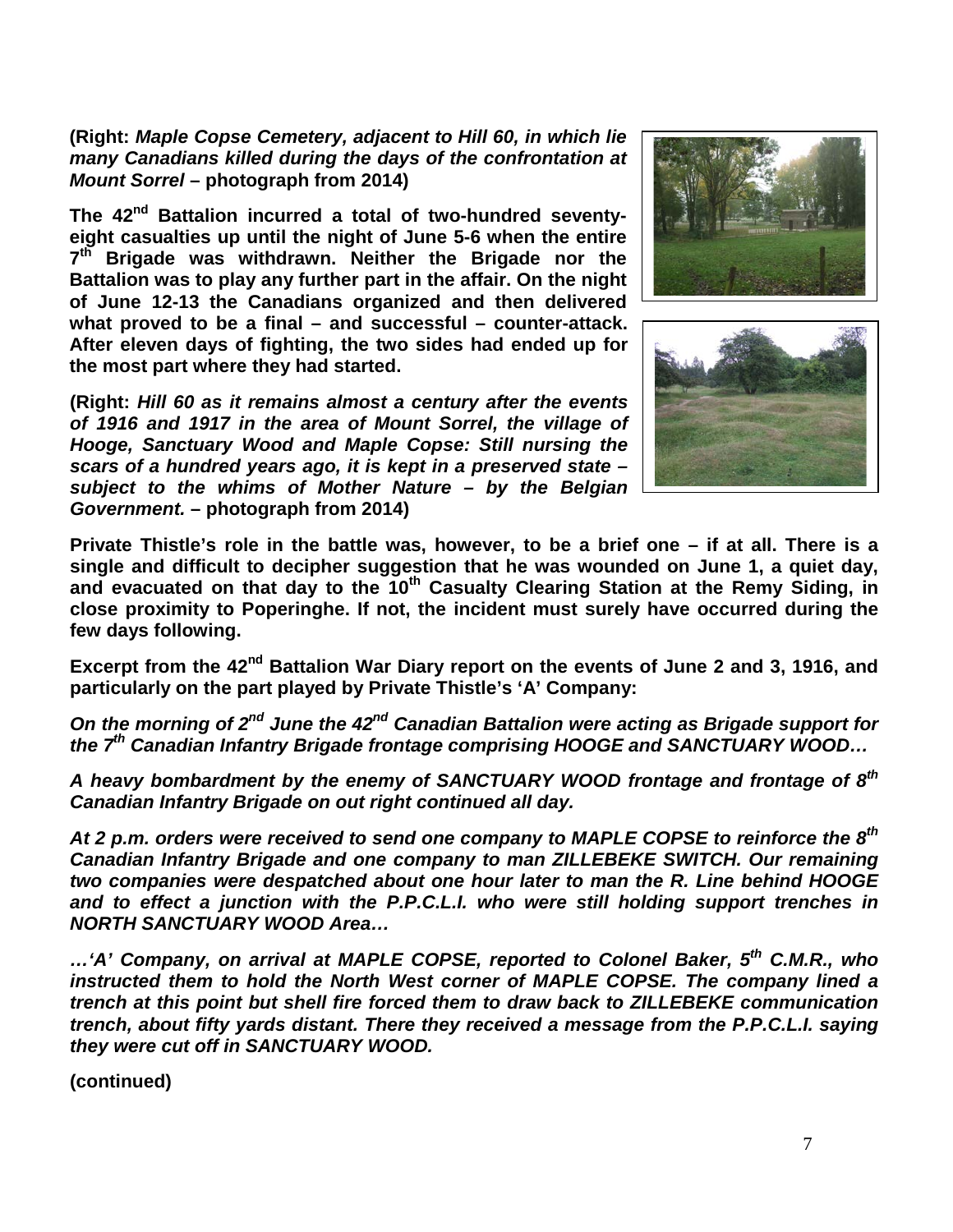*Leaving one platoon in ZILLEBEKE Trench…the OC (Officer Commanding) Company moved his company up BORDER LANE connecting with the P.P.C.L.I. in LOVERS LANE… They held this point from about 6.30 p.m. until the following morning although subjected to very heavy shell and rifle fire.* 

*On the morning of the 3rd instant, Major Walker took the remainder of his three platoons – reduced to about thirty – back to join his platoon in support…*

**Private Thistle was next documented as having been admitted on June 5 into the 13th Stationary Hospital at Boulogne for medical attention to** *severe gun-shot wounds*  **perforating - to his right thigh.**

**It was then at Boulogne that a decision was taken that he be invalided for further treatment to the United Kingdom; thus on June 9 he was placed on board His Majesty's Hospital Ship**  *St. Denis* **for the short cross-Channel journey likely back through Folkestone. There for bureaucratic reasons he became the responsibility of the Canadian Casualties Assembly Centre – the office created to organize the care of the Canadian sick and wounded returning from the Continent – while, in practice, he was transported to the Royal Herbert Hospital at Woolwich on the River Thames in the south-east outskirts of London.**

**(Right***: His Majesty's Hospital Ship St. Denis, seen here as a passenger ferry before donning in its war-time white with a red cross* **– from the** *Old Ship Picture Galleries* **web-site)**

**On June 19, Private Thistle was reported as** *seriously ill***. As it often was to be in the days before the advent of anti-biotics, infection became a greater problem than the wound itself, and it would appear that such was the case of Private Thistle.**



**He was reported by the Royal Herbert Hospital authorities as having** *died of wounds* **on July 3, 1916, a final medical report reading as follows:** *Had a severe hæmorrhage 2 days after admission, developed general septicæmia, streptococci found in blood, DiedJuly 3rd, 1916*

**A burial report suggests that he was at first laid in a common grave before being placed in a separate one on October 18 of 1919.**

**The son of Carl(?) Thistle, deceased by the time of enlistment, and of Annie (Maria(?) – see further above) Thistle\*, of Britannia Cove(?)\*\* and she later of Montreal before Calgary, he was also brother to at least Annie-Clark Thistle.**

*\*To whom he had as of February 15 (period of first enlistment), 1915, allocated a monthly twenty dollars from his pay. As of May 1, 1915 (second enlistment), he then allotted fifteen dollars to either his mother or to a Miss Helen Reid whose address is recorded as having been the Canadian Patriotic Fund, Drummond Building, Montreal.*

*\*\*His father's name and the place of residence has been found in only the Commonwealth War Graves Commission records.*

**(continued)**